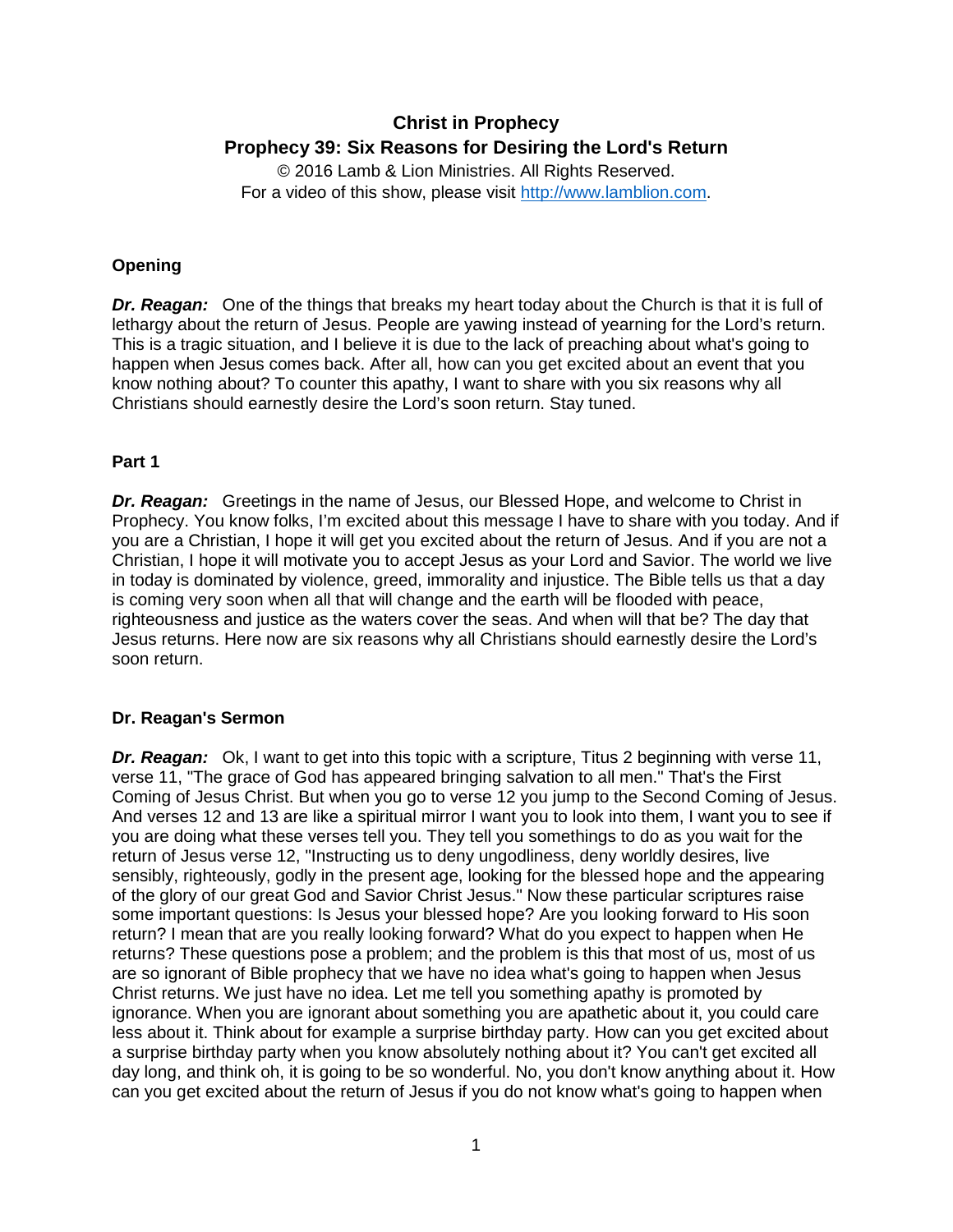the Lord Jesus Christ returns, there is just no way. The average Christian today is yawning about the coming of Jesus instead of yearning about the coming of Jesus. And the Apostle Paul had exactly the opposite attitude. Let's look for example at the attitude of the Apostle Paul instead of clinging to this world as most Christians are doing today because it's all we know, and all we can hope for because we don't know what the promises are concerning the future. Paul had a whole different attitude, Romans 8:18, "I consider that the sufferings of this present time are not worthy to be compared with the glory that is yet to be revealed to us." Folks, that's a mouthful. That is a mouthful. I know people who are suffering mightily from heart troubles, from cancer, all kinds of terrible diseases from dementia. My wife is suffering terribly, has been for years. I know what suffering is like. And this says it doesn't matter what you are suffering, it doesn't matter because it is nothing compared to the glory that is yet to be revealed to us. How many of you can say that? Paul could say it because he knew what was coming. And he repeated it in 1 Corinthians 2:9, "No eye has seen, no ear has heard nor has the mind of man even conceived what God has prepared for those who love Him." And look at the next verse, "But God has revealed those things through His Spirit." Yes, He has revealed what we have to look forward to in the future. The problem is that most of us don't know anything about Bible prophecy, and as a result of that we simply can't get excited about the coming of the Lord. I want us to take a look at what Paul was talking about. And I want to do it by presenting six reasons why I believe every Christian should be earnestly yearning for the soon return of Jesus.

And the first is this: I want Jesus to receive what He deserves. And what He deserves is honor, and glory, and power. My friends that's what He should have received the first time that He came, but He didn't. The first time He came He did not receive honor and glory, and power. He was rejected by the Jews. He was rejected by His hometown. He was rejected by His family. He was persecuted by the religious leaders of His time. He was betrayed by His friend. He was denied by another friend. He was deserted by His disciples. He was mocked by His enemies. He had no place to lay His head. The only possession He had in the world was His robe. He was born in a stable. He was raised in poverty. He was nailed to a tree. And He was buried in a borrowed tomb. Today people laugh at Him, they scoff at Him. They use His name in vain. Can you imagine such a blasphemous billboard? This is the way Jesus is treated by the world today people just scoff at Him. But let me tell you something it's going to be different when He returns. When He returns it's going to be completely different because His Second Coming is not going to be like the First Coming. The first time he came as a baby, but He is returning as a mighty warrior. The first time He came, He came in humility, but He is return in majesty. The first time He came, He came as a suffering lamb, but He is returning as a roaring lion. The first time He came, He came in compassion, but He is returning in a wrath. The first time He came, He came as a servant, but He is returning as a king. The first time He came, He came humbly on a donkey, but He is returning on a white war charger which is the symbol of a victorious general. The first time He came, He came to be judged. But He is returning to judge all the nations of the world. The first time He came, He was given a crown of thorns, but when He returns He is going to take all the crowns of all the nations of the world. The first time He came, He came to die, but when He returns, He is coming to reign. Oh, my friends, He is coming to reign in glory, and majesty, from Mount Zion in Jerusalem. Jesus was humiliated in history, and I want to see Him vindicated in history. And God has promised that when He returns He will be vindicated, that He will reign in power, and glory, and majesty from Mount Zion in Jerusalem. And all the world will be flooded with peace, righteousness, and justice. I want Jesus to come. Praise the Lord.

There is a second reason I want to see Jesus come and that is because I want Satan to receive what he deserves. And what he deserves is defeat, dishonor, and humiliation. Satan was defeated at the Cross. The Bible teaches it very clearly that as a result of the death of Jesus on the Cross Satan was defeated. But, his defeat has not yet been realized in history. The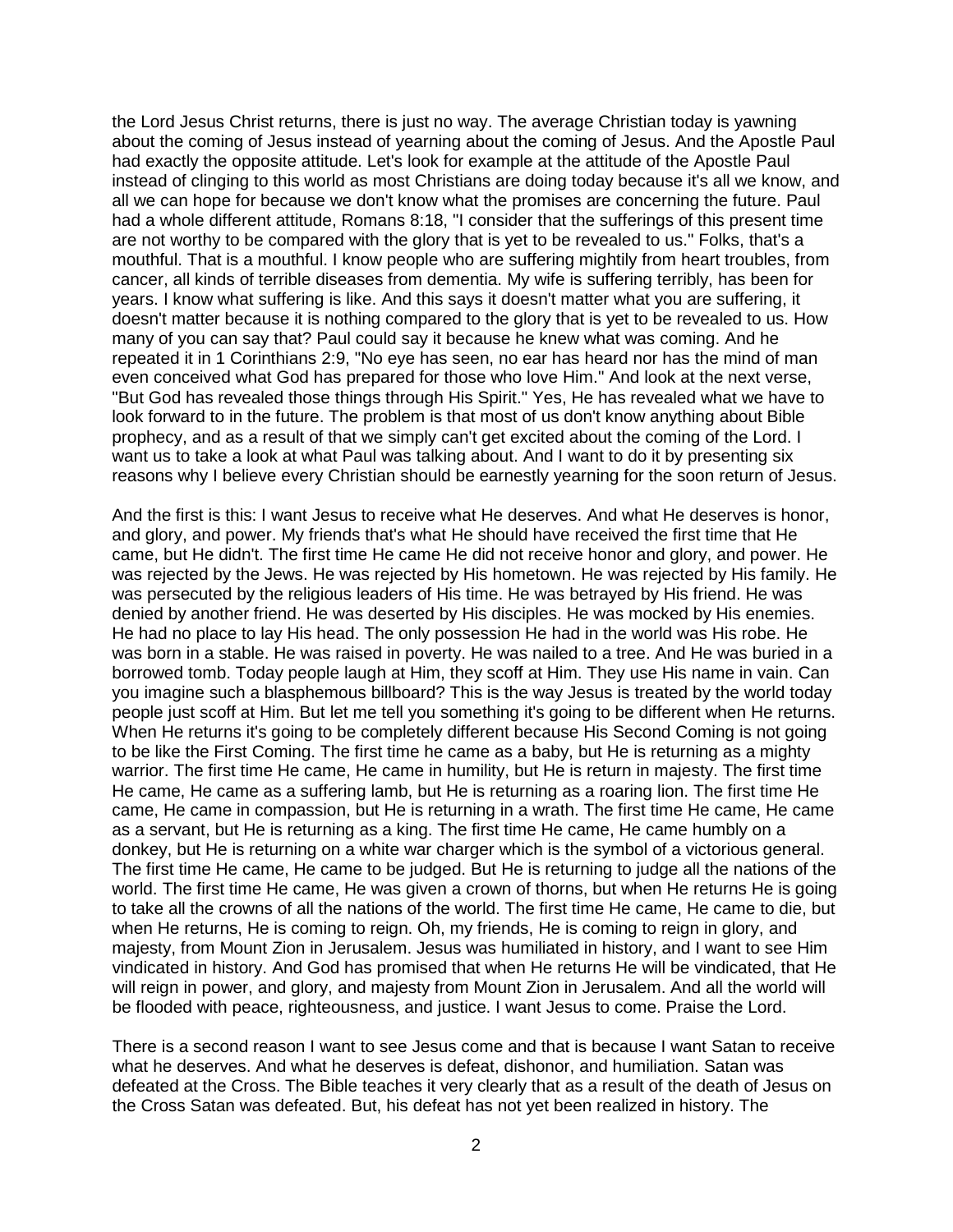realization in history has been postponed until the Second Coming of Jesus Christ. We are taught that clearly in the Bible look at Hebrews 2:8, "All things have been subjected to Him," to Jesus, "but we do not yet see all things subjected to Him." Or consider 1 John 5:19 written long after the Cross "the whole world lies in the power of the evil one." Or 1 Peter 5:8 written long after the Cross, "Your adversary the Devil prowls about like a roaring lion seeking someone to devour." Yes, Satan is still prowling around even though He is a defeated opponent, but his defeat is yet future. And I am sick of Satan. I am sick of his plots, and his schemes, and his lies, and his deceptions. I am sick of his temptations. I am also sick of his physical, emotional, and spiritual pollution. I am fed up with his sicknesses. I am fed up with his plagues. I am tired of watching him wreck families and societies. I am tired of his wars. I am tired of his terrorism, his international plots. I am sick of his corruption of the Church. The apostasy in the Church today is beyond anything you can imagine, it is just roaring out of hand. And the Church is being apostatized by Satan because he wants to destroy the Church in these end times. But let me tell you a day is coming when Satan will be dealt with. Look at Revelation 6 verse 10, sometimes I feel like this, "How long oh, Lord, holy and true will you refrain from judging and avenging our blood." I just feel like that. And sometimes I feel like Isaiah, "Oh, that you would rend the Heavens and come on down." Just come on down Lord, and get it over with. Stomp Satan under your foot and put an end to all of these things that he is doing. Look at these verses a day of reckoning is coming. In Luke 18:7, "God will vindicate His elect to cry out to Him day and night." Look at this one Matthew 25:41 says a place of eternal torment has been prepared for the Devil and his angels. And in Revelation chapter 20 says the Devil, his Antichrist and the False Prophet will be thrown into a Lake of Fire where they will be tormented day and night forever and ever. Satan's fate is coming. Satan doesn't want to go to Hell alone though that is the important point I want to make to you. He doesn't want to go to Hell alone, he wants to take as many people with him as he possibly can. And I want to see the end put to them. I want to see the end put to his temptations. I want that work stopped. And it will stop when Jesus Christ returns.

There is a third reason that I am interested in the return of Jesus and that's because the return of Jesus is going to fulfill the promises that God has made to the creation. God has promised: regeneration, restoration, and renewal. Those are the promises of God to the creation. I want to talk with you just a moment about the creation because this is something most Christians have not thought about. When the creation was originally created by God He created it perfect, and it was beautiful. He said it was all good. Have you ever stopped to think about the implications of that? That means that when the earth was originally created there were no poisonous plants. There were no poisonous animals. There were no natural calamities like hurricanes and tsunamis and tornadoes, none of that existed. It was all in perfection. But when man sinned against God the whole thing was thrown askew. As a result of the sin of man against God, God put a curse upon the creation. And as a result of that curse some of the animals became meat eating animals. Some of the animals became poisonous. Some of the plants became poisonous. Man had to strive against nature. The whole of creation was thrown askew as a result of the sin of man. And thus, the original creation has been corrupted by the sin of man. It has been corrupted by the curse of God. It has been corrupted by the evil works of Satan. But the good news is that the moment God put that curse upon the creation He made a promise, the first Messianic prophecy in Genesis 3:15 God said that one day He would redeem all of creation, not just men and women, but all of creation through the seed of woman. Meaning through one who would be virgin born. And the promise meant that the creation would be returned to its original perfection. A day is coming when God is going to return it to its original perfection. Let me tell you something folks in the Old Testament times you may remember that the High Priest went in once a year and he sprinkled the blood on the Mercy Seat. The Mercy Seat covered the Law of God. The sprinkling of the blood on the Mercy Seat was a symbolic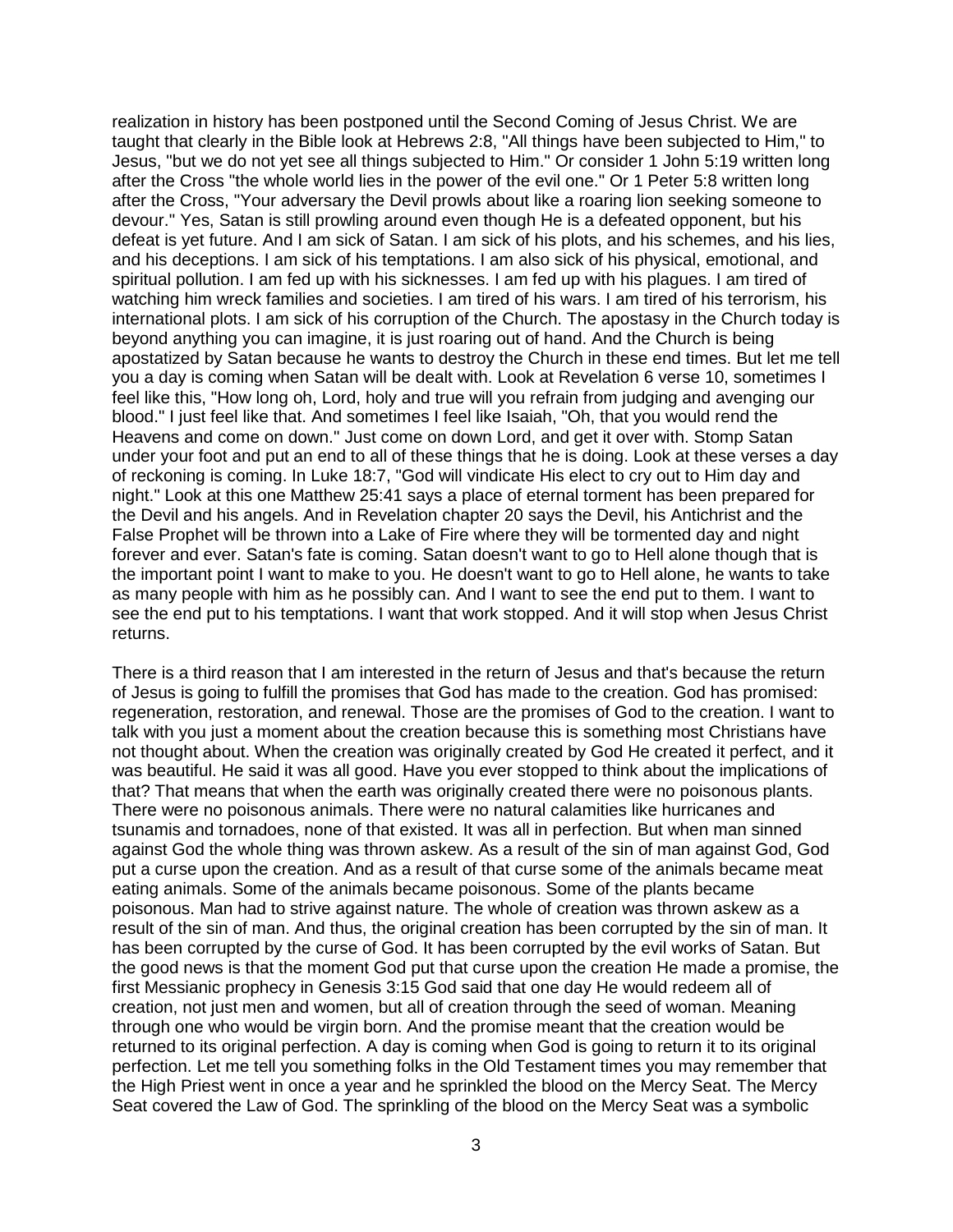prophecy that one day through the shedding of the blood of the Messiah that the mercy of God would cover the Law of God. But He also stepped back and he sprinkled the blood on the ground, and that was a symbol that the death of the Messiah would not only result in the redemption of mankind, but the redemption of all of God's creation. God loves His creation. He wants to redeem the creation. And He is going to do it when Jesus Christ returns. Look at this Isaiah 11:6, "The wolf will dwell with the lamb." There is the wolf and the lamb. "And the leopard will lie down with the kid, and the calf and the young lion and the fatling together. And a little boy will lead them because they will no longer be dangerous." They will be pets. And then it says in verse 7, "The cow and the bear will graze, their young will lie down together. And the lion will eat straw with the ox." No more will you see scenes like this of animals eating other animals. My wife loves to watch the Animal Channel. And every time I walk through the room there is one animal eating another animal. I just can't stand the Animal Channel. But that will not be anymore. It is all going to be in perfect peace and perfection. Isaiah 11:8, "And the nursing child will play by the hole of the cobra, and the weaned child will put his hand in the vipers den." Why? Because the snacks will no longer be poisonous, they will be play things for children. This is not fantasy. This is not Alice in Wonderland. This is a promise of God that He is going to redeem all of nature when the Lord Jesus Christ returns.

As a result of this there has been many artistic expressions some funny and some very serious. This is my favorite funny one it shows a lion sitting and reading a book, and a little lamb just peacefully lying beside him sound asleep, everybody is happy, everything is copasetic. And what is the book he's reading? Veggie Recipes. Yeah. But then there are the serious works like this one that was painted in 1834 by Edward Hicks an America painter. This is called "The Peaceable Kingdom." And you see on the right little children playing with all these wild animals and they are in no danger there whatsoever. They are playing with the animals, the animals who are natural enemies of each are peaceful. And in the background you see the Pilgrims, and the Indians living together in peace. I love the American southwest. I love to vacation in New Mexico and I found this not long ago. This is the peaceable kingdom from the New Mexico viewpoint of the animals that are characteristic of that area painted by a wonderful New Mexico artist. And right in the middle, I don't know if you can see it or not but there is a little boy sound asleep on the back of a wolf. This is not fantasy. This is what the Lord is promising when the Lord Jesus Christ returns.

Well there is another reason I want to see Jesus return, the fourth reason is because He is going to fulfill the promises that He has made to all the nations of the world. There is going to be peace, and righteousness, and justice. Man, I can hardly wait for that day to come. Mankind has been plagued by war ever since man was put on this earth. And man has dreamed of peace ever since the beginning of mankind, and peace has proved elusive. It doesn't matter how many peace conferences that are held. It doesn't matter how many have been held in the past, how many will be held in the future. None of them will produce world peace. None of them will produce world peace until the Prince of Peace returns. We are told that in Isaiah 9:6, "A child will be born to us, a Son will be given to us." That is the First Coming. Then it jumps to the Second Coming, "And the government will rest upon His shoulders and His name will called Wonderful Counselor, Mighty God, Eternal Father, Prince of Peace." There will be no end to the increase of His government or of peace. Peace is going to provide the perfect atmosphere for justice. Oh, how I yearn for perfect justice. Today there is one form of justice for Hispanics, and another form of justice for Blacks, and another form of justice for Whites, and another form of justice for those who have a lot of money. But not in this day and age. When Jesus Christ returns there is going to be perfect justice. That's why the earth is going to be flooded with peace, righteousness, and justice. And not only that, look what it says in Isaiah 11, "With righteousness he will judge the poor, decide with fairness for the afflicted of the earth.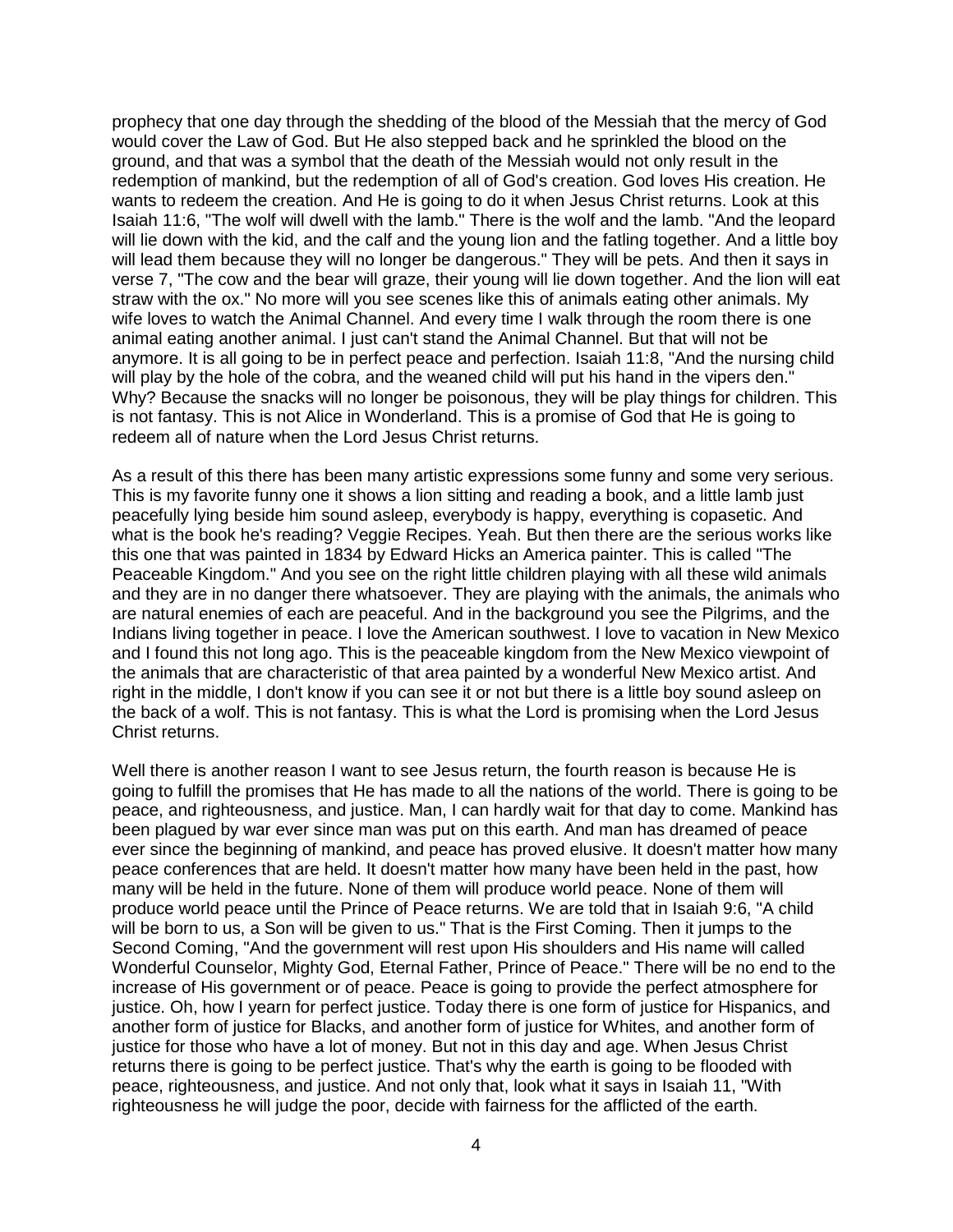Righteousness will be the belt around His loins, and faithfulness the belt about His waist." Oh how I have dreamed of a government that would be characterized by righteousness, and fairness, and faithfulness and it's going to come when Jesus Christ arrives. Also the earth is going to be flooded with holiness and with righteousness. Look at this verse from Isaiah 11, "They will not hurt or destroy on all my holy mountain, for the earth will be full of the knowledge of the Lord as the waters cover the sea." Not only that look at this from Zechariah 14 the prophet says, "That the bells on the horses bridles, and the pots in the kitchens will have inscribed on them the words 'Holy to the Lord.'" That means separated to the Lord. Dedicated to the Lord. Even the bells on the horse's bridles, and the pots in the kitchens. That is what was on the headband of the High Priest who was separated and set apart for the Lord. But everything is going to be separated and set apart and dedicated to the Lord during the Millennial reign of Jesus Christ. What a day that will be. And I can hardly wait for it to arrive.

Well there is a fifth reason I want to see the Lord come back. And the fifth reason has to do with the Jewish people. I want to see Him fulfill His promises to them, promises of salvation and respect, and primacy. Yes, God has promised that a day will come when the Jewish people who today are hated with a passion all over the world. But a day will come when they will be treated with respect and they will receive salvation, and they will be the prime nation in all the world. You know the reason that Jews are hated all over the world today by people who have never even met a Jew is because Satan hates the Jewish people with a passion. And he puts in people's hearts Anti-Semitism even though they have never met a Jew. He hates the Jews with a passion. He hates them because it was through them that God provided the world the Messiah. It was through them that God provided the world the Word of God. It was through them that He has promised that one day He is going to bring all of this peace, and righteousness and justice. And Satan wants to kill off every Jew. That is what the Holocaust was all about. That's what the Tribulation is going to be all about. He is going to try once again to annihilate all the Jews, but He will not be successful. Let's say what the Bible has to say about this. It says that on the day when Jesus Christ returns to the Mount of Olives that there will be a create cleavage in the mountain and the Jewish people in the city of Jerusalem who are under siege from the Antichrist will come out to the Mount of Olives and fall on their knees before Him. And they will cry out, "Baruch haba b'Shem Adonai," "Blessed is he who comes in the name of the Lord." And they will accept Him as their Messiah. Look how it is described in Zechariah 12, "And I will pour out on the House of David, and on the inhabitants of Jerusalem the spirit of grace and of supplication. They will look on me whom they have pierced. They will mourn for Him as one mourns for an only son. And they will weep bitterly over Him like the bitter weeping over a firstborn." A day of salvation is coming. And let me tell you when that occurs what a day it is going to be. Instead of the Jews being scorned, instead of the Jews being harassed, instead of the Jews being persecuted, instead of the Jews being murdered it says in the Bible the whole world will respect the Jews. Let me show you a scripture about that Zechariah 8:23 I love this illustration of this verse done by a Messianic Jew in Israel a believing Jew. And this is what that verse says in Zechariah 8:23, "The Lord of hosts says in those days," the days when Jesus will be ruling, "ten men from the nations, ten Gentiles will grasp the garment of a Jew and say, 'Let us walk with you because we know that God is with you.'" Oh, what a day that will be. Jesus will reign in majesty and glory from Mount Zion in Jerusalem. The Bible says that when Jesus returns the greatest earthquake in history will occur. That all the valleys will be lifted up. All the mountains will be lowered. It is like the face of the earth is lowered." It says that Jerusalem will be lifted up and implies that it will be highest place on planet earth and the glory of God will go forth from there. Jesus will be King of Kings, and Lord of Lords. David in his glorified body is going to be the King of Israel. You and I in our glorified bodies are going to be scattered over this earth to reign over those who are in natural bodies. I love this illustration he is beating the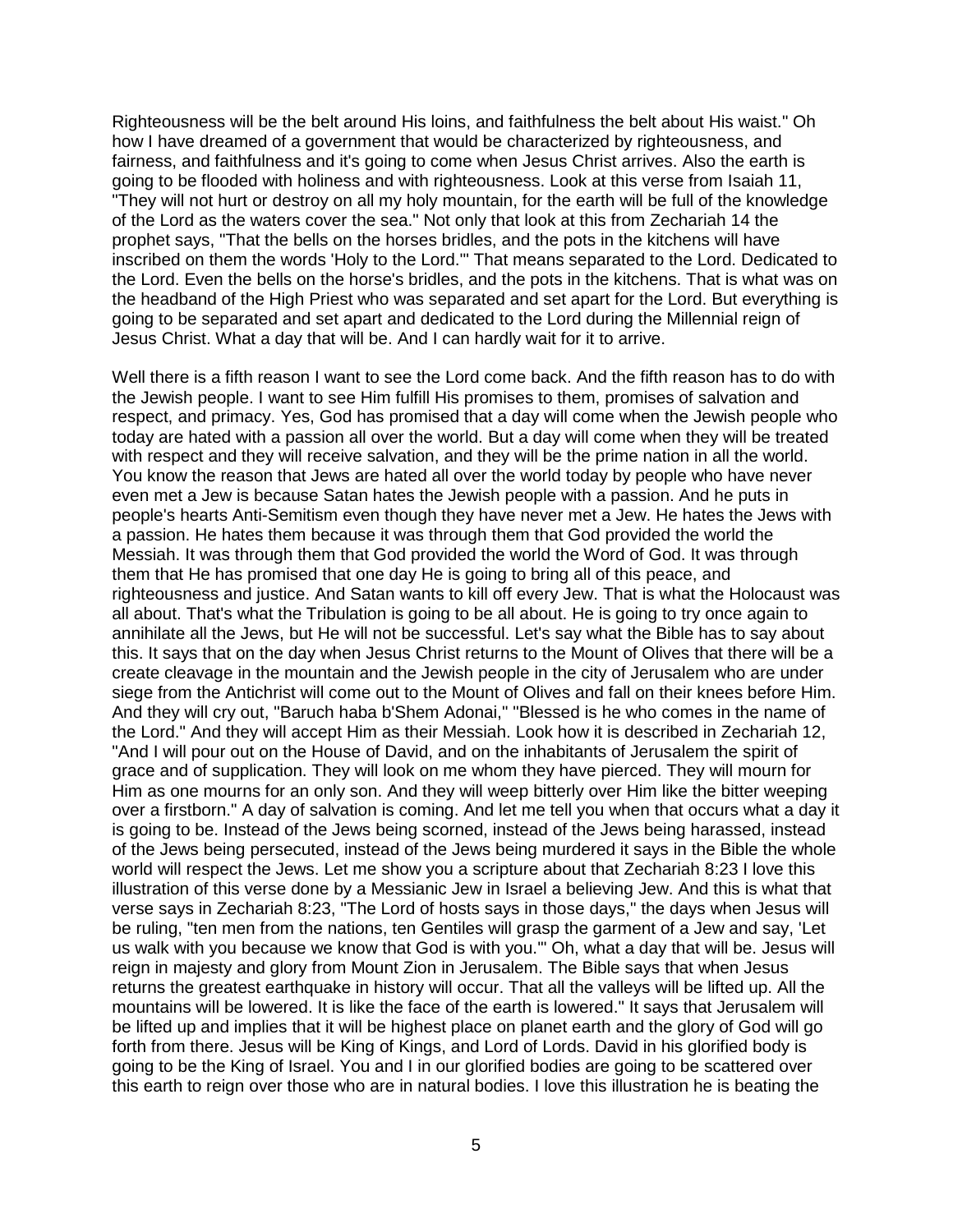swords into plowshares, the wolf is lying down with the lamb, the little boy is playing with the snake. Illustration of the Millennial reign of Jesus Christ, and I can hardly wait.

Let's review. I want Jesus to return because I want Him to receive what He deserves: honor, glory, and power. I want Jesus to return because I want Satan to receive what he deserves: defeat, dishonor, humiliation. I want Jesus to return because I want the creation to receive what it has been promised: regeneration, restoration, and renewal. I want Jesus to return because I want the nations to receive what they have been promised: peace, righteousness, and justice. I want Jesus to return because I want Israel to receive what it has been promised: salvation, respect, and primacy.

And there is a sixth reason. A sixth reason that I want to see Jesus return. And that is because I want to see the Saints, you and me, the Church receive what we have been promised. We have been given so many promises. The promise of the Rapture. The promise of glorified bodies. And the glorious promise that Jesus is going to renovate this earth and put it back to its original perfection, and then He is going to give us dominion over it. We will reign over it. He originally gave Adam and Eve dominion, they lost it to Satan. But we are going to get it back when Jesus returns. Look at this we are going to reign with Him it says so in verse after verse, after verse and here is one of the Daniel 7, "And to Him," the Messiah, "was given dominion, glory, and a kingdom that all peoples, nations, and men of every language might serve. Then the sovereignty, the dominion, and the greatness of all of the kingdoms of the whole heaven will be given to the people of the saints of the Highest One." That is you and me we are going to reign with the Lord Jesus Christ. 2 Timothy 2:12, "If we endure we will reign with Him." Revelation 2, "And he who overcomes, and he who keeps my deeds until the end to him I will give authority over the nations and He shall rule it with a rod of iron." Over and over we are promised that one day we will reign with the Lord Jesus Christ.

Well those are the six reasons I think that every Christian should be yearning for the return of Jesus. But I have to add a seventh. I've got to add a seventh because all good prophecy teachers have seven points. Seven is the number of perfection, and completion in Bible prophecy so we are going to put a seventh reason it is a very personal one, very personal for me and for you. This personal reason is this, I want to see Jesus return because I want to be reunified with friends and family who have gone on before me. I want to see my mom and dad again. I want to see good friends who have died and gone to be with the Lord. Every time one of my family members dies now I just feel that much closer to Heaven because I know they are there and I can hardly wait to see them. I want to see the face of Jesus. I want to embrace Jesus. I want to bask in the presence of His glory. I want to see His nail scarred hands. And I want to kiss those hands. Oh, I want to bow down before Him and I want to say, "Thank you Lord. Thank you. Thank you for dying for me. Thank you for forgiving me. Thank you for loving me. Thank you for changing and guiding me. Thank you for sustaining me. Thank you for providing me with hope." I can hardly wait. When you love somebody you want to be with them. When you love somebody you want to be with them. Do you really have a personal relationship with Jesus? If you do you want to be with Him. I love my wife. I love her dearly. I want to be with her. I've been married to her for 54 years. And when I am away from her I call her on the phone and I tell her I love her. Years ago when I used to go to Israel before you could make calls to the States I would get together 12 cards and I would write a card for each day I'm gone. And I would give them to my office manager and each day my wife would get a card from me. And I would send her flowers to her classroom, she was a First Grade teacher. And I would make sure that she was honored in that way while I was gone. And then if I could make a phone call I'd call her and tell her I loved her. You know when you love somebody you want to be with them. I love Jesus. I love to fellowship with Him in His Word. I love to fellowship with Him in worship. I love